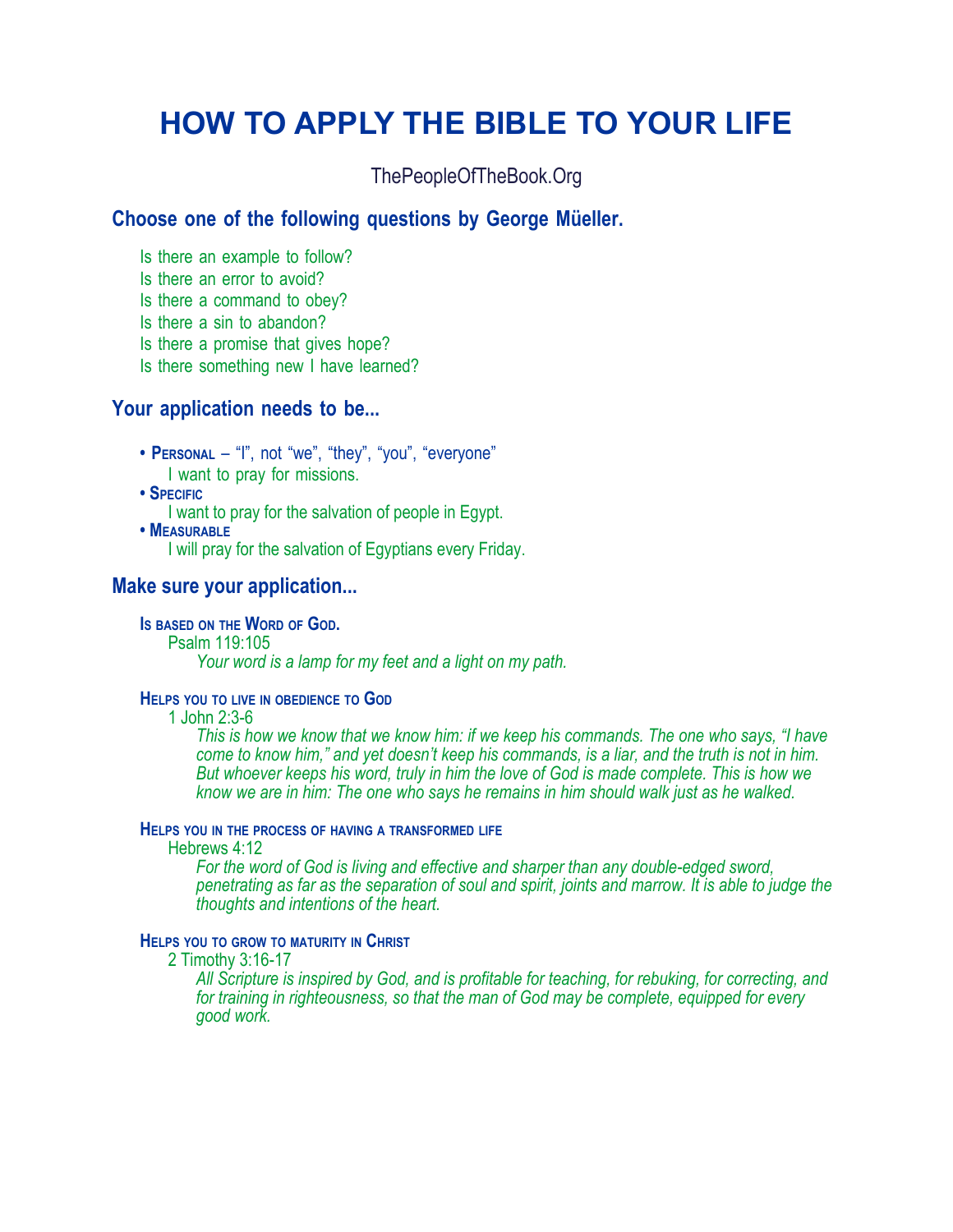# PERSONAL APPLICATION WORKSHEET

ThePeopleOfTheBook.Org

### **What is God teaching me? (Choose One)**

Is there an example to follow?

Is there an error to avoid?

Is there a command to obey?

Is there a sin to abandon?

Is there a promise that gives hope?

Is there something new I have learned?

Bible verse or passage \_\_\_\_\_\_\_\_\_\_\_\_\_\_\_\_\_\_\_\_\_\_\_\_\_\_\_\_\_\_\_\_\_\_\_\_

Summary of main idea.

How is this related to my own life?

What specific steps do I need to take?

How can I evaluate my progress?

Are the steps working? (the positive and the negative) Do I need to make any adjustments?

How am I doing in this?

How can I teach this to others? To whom? When?